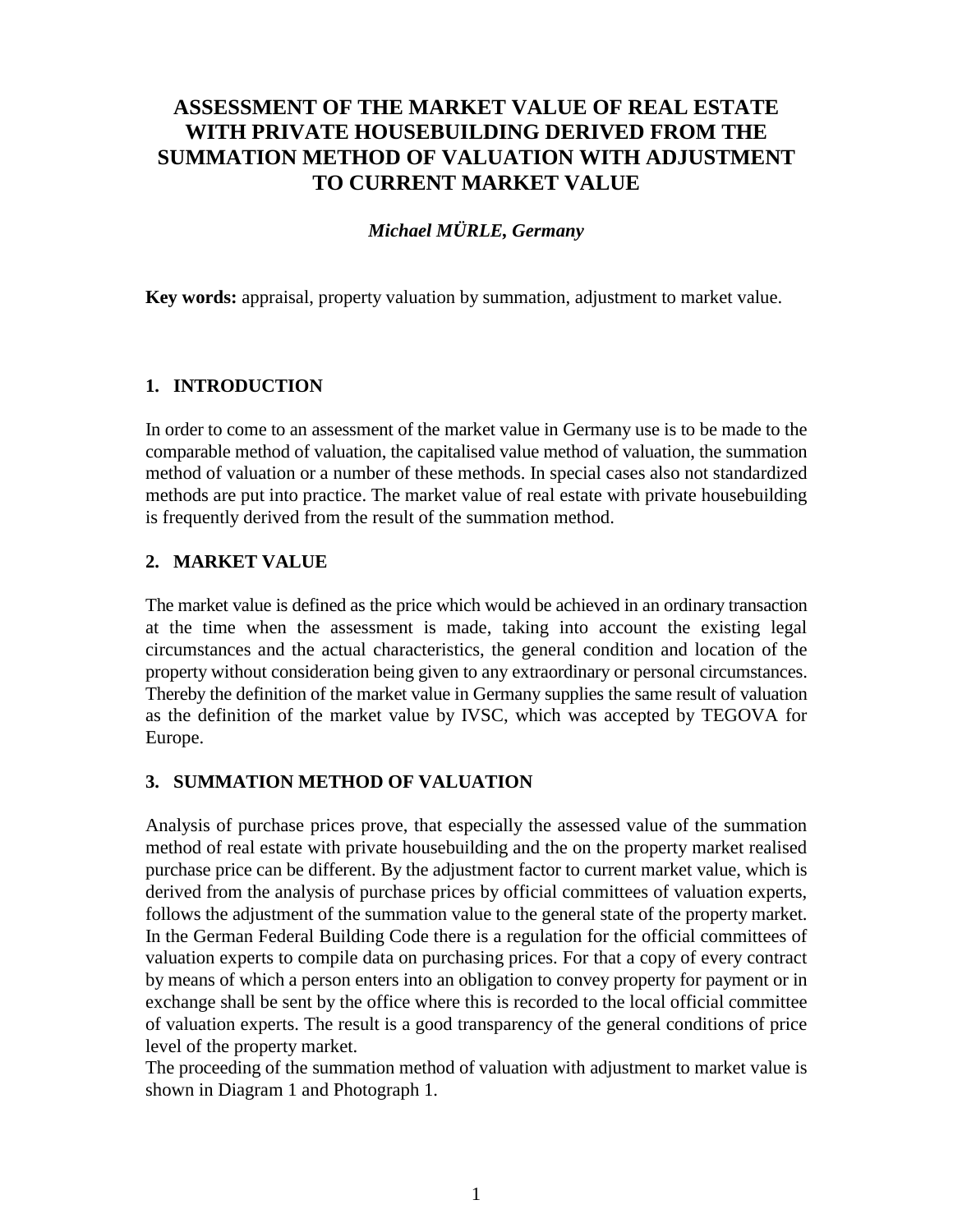

**Diagram 1:** The summation method of valuation with adjustment to market value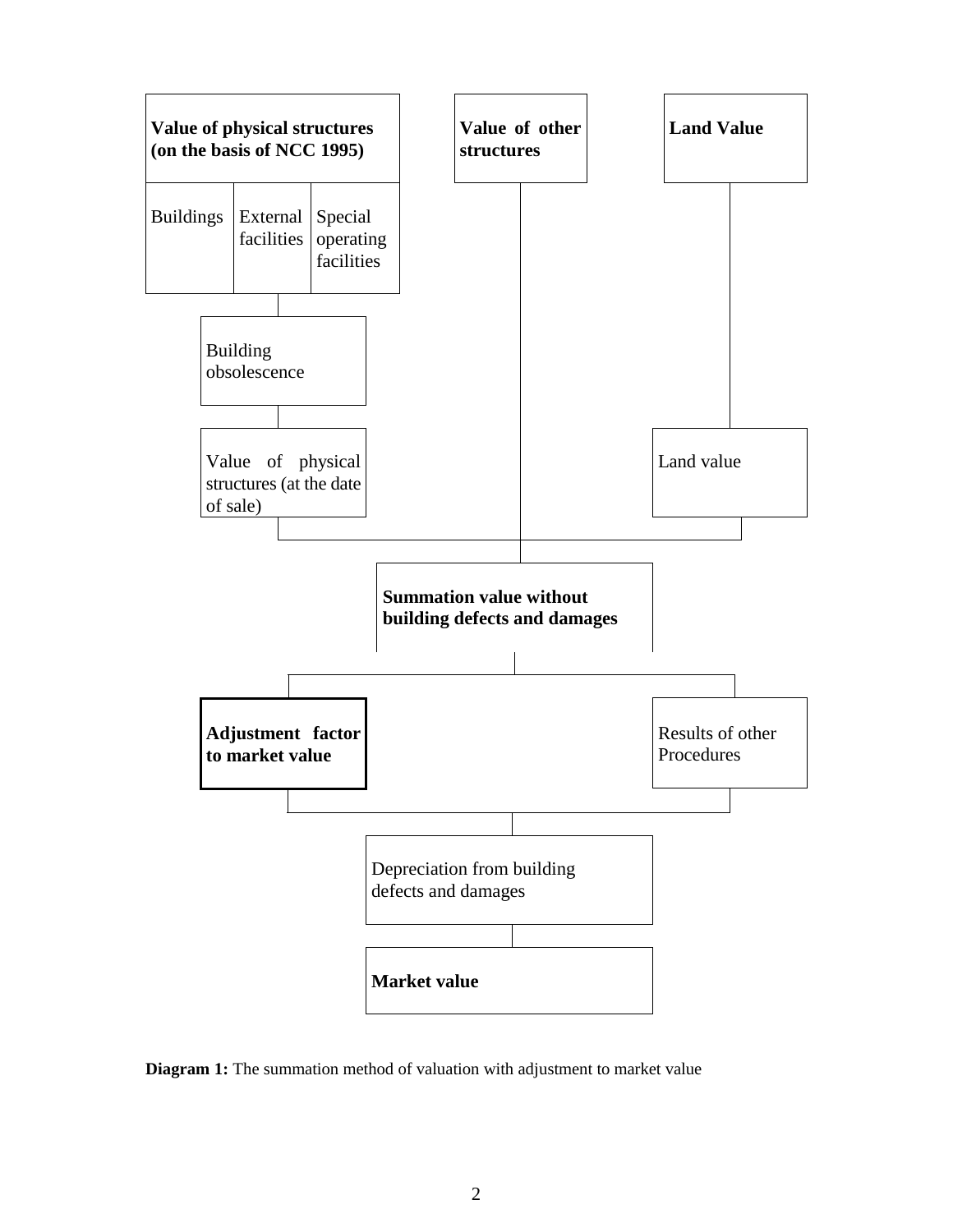The market value results from the summation value in consideration of a supposed condition without defects and damages multiplied by the adjustment factor. The value of physical structures of real estate with private housebuilding is usually estimated on the basis of Normal Construction Costs 1995 (NCC 1995).

## **4. MODEL OF THE NCC 1995**

The NCC 1995 are specified by the type of building, standard of equipment (Table 1), class of the year of construction and gross building area respectively gross building volume. The highest criterion is the type of building. Deriving from 33 main types of building with about 70 subtypes of building the catalogue makes a distinction between the coverage type, the number of floors, the form (saddle/flat roof) and the usefulness of a roof and the groundfloor (Table 2).

In this connection the customary construction costs for a measure of replacement in consideration of modern, economic types of construction are concerned and not (expensive) reconstruction costs. Data like incidental costs and total service life are also set out.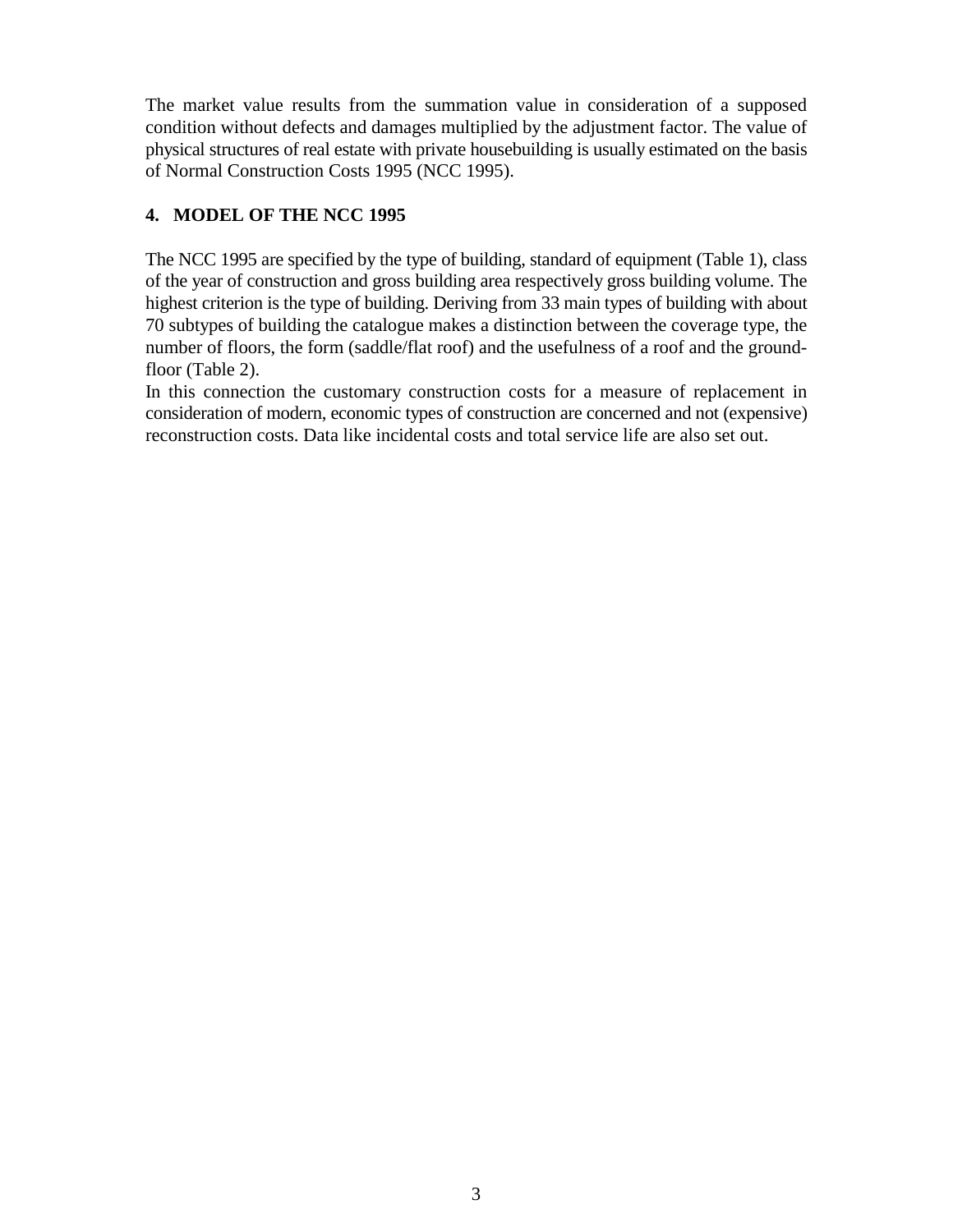|                                   | <b>Standard of equipment</b>                                                                                          |                                                                                                                                      |                                                                                                                  |                                                                                                                                    |  |  |  |
|-----------------------------------|-----------------------------------------------------------------------------------------------------------------------|--------------------------------------------------------------------------------------------------------------------------------------|------------------------------------------------------------------------------------------------------------------|------------------------------------------------------------------------------------------------------------------------------------|--|--|--|
| <b>Classes of costs</b>           | simple                                                                                                                | medium                                                                                                                               | high                                                                                                             | best<br>Naturstein                                                                                                                 |  |  |  |
| Facade                            | Mauerwerk mit Putz<br>oder Fugenglattstrich<br>und Anstrich                                                           | Wärmedämmputz<br>Wärmedämmverbund-<br>system, Sichtmauerwerk<br>mit Fugenglattstrich,<br>mittlerer<br>Wärmedämm-standard<br>standard | Verblendmauerwerk,<br>Metallbekleidung,<br>Vorhangfassade,<br>hoher Wärmedämm-                                   |                                                                                                                                    |  |  |  |
| <b>Windows</b>                    | Holz,<br>Einfachverglasung                                                                                            | Kunststoff, Rolladen,<br>Isolierverglasung                                                                                           | Aluminium,<br>Sprossenfenster,<br>Sonnenschutzvorrichtung,<br>Wärmeschutzverglasung                              | Raumhohe Verglasung,<br>große Schiebeelemente,<br>elektr. Rolladen,<br>Schallschutzverglasung                                      |  |  |  |
| <b>Roof</b>                       | Betondachpfannen<br>(untere Preisklasse),<br>Bitumen-, Kunststoff-<br>folienabdichtung,<br>keine Wärmedämmung         | Betondachpfannen<br>(gehobene Preisklasse),<br>mittlerer Wärmedämm-<br>standard                                                      | Tondachpfannen,<br>Schiefer-,<br>Metalleindeckung,<br>hoher<br>Wärmedämmstandard                                 | große Anzahl von Ober-<br>lichtern, Dachaus- und<br>Dachaufbauten mit<br>hohem Schwierigkeits-<br>grad, Dachausschnitte in<br>Glas |  |  |  |
| <b>Sanitary Facility</b>          | 1 Bad mit WC<br><b>Installation auf Putz</b>                                                                          | Bad mit Dusche und 1-2 Bäder,<br>1<br>Badewanne, Gäste-WC,<br><b>Installation unter Putz</b>                                         | Gäste-WC                                                                                                         | mehrere großzügige Bäder,<br>tlw. Bidet, Whirlpool,<br>Gäste-WC                                                                    |  |  |  |
| <b>Bath: Tile</b>                 | Ölfarbanstrich, Fliesen-<br>sockel (1,50 m)                                                                           | Fliesen $(2,00 \text{ m})$                                                                                                           | Fliesen raumhoch,<br>großformatige Fliesen                                                                       | Naturstein,<br>aufwendige Verlegung                                                                                                |  |  |  |
| <b>Floor covering</b>             | Holzdielen, Nadelfilz,<br>Linoleum, PVC (untereLinoleum (mittlere Preis-<br>Preisklasse)<br>Naßräume:<br>PVC, Fliesen | Teppich, PVC, Fliesen,<br>klasse)<br>Naßräume:<br>Fliesen                                                                            | Fliesen, Parkett,<br>Betonwerkstein<br>Naßräume:<br>großformatige Fliesen                                        | Naturstein,<br>aufwendige Verlegung<br><b>Naßräume:</b><br>Naturstein                                                              |  |  |  |
| <b>Doors</b>                      | Füllungstüren,<br>Türblätter und Zargen<br>gestrichen, Stahlzargen                                                    | Kunstoff-/Holztürblätter,<br>Holzzargen,<br>Glastürausschnitte                                                                       | Edelholz-furnierte<br>blätter,<br>Glastüren, Holzzargen                                                          | Tür-massivere Ausführung,<br>Einbruchschutz                                                                                        |  |  |  |
| <b>Heating</b>                    | Einzelöfen.<br>elektr. Speicherheizung,<br>Boiler für Warmwasser                                                      | Mehrraum-Warmluft-<br>Kachelofen,<br>Zentralheizung<br>Radiatoren<br>(Schwerkraftheizung)                                            | Zentralheizung/Pumpen-<br>heizung<br>mit<br>mitheizkörpern<br>Fußbodenheizung.<br>Warmwasserbereitung<br>zentral | Zentralheizung<br>und<br>Flach-Fußbodenheizung, Klima-<br>oderund Lüftungsanlagen<br>Solaranlagen                                  |  |  |  |
| <b>Electrical</b><br>installation | je Raum<br>1 Lichtauslaß und<br>1-2 Steckdosen,<br>Installation tlw. auf Putz                                         | je Raum<br>1-2 Lichtauslässe und<br>2-3 Steckdosen,<br><b>Installation unter Putz</b>                                                | je Raum mehrere<br>Lichtauslässe<br>Steckdosen,<br>Informationstechnische<br>Anlagen                             | aufwendige Installationen,<br>undSicherheitseinrichtungen                                                                          |  |  |  |

**Table 1**: Normal construction costs 1995 – standard of equipment.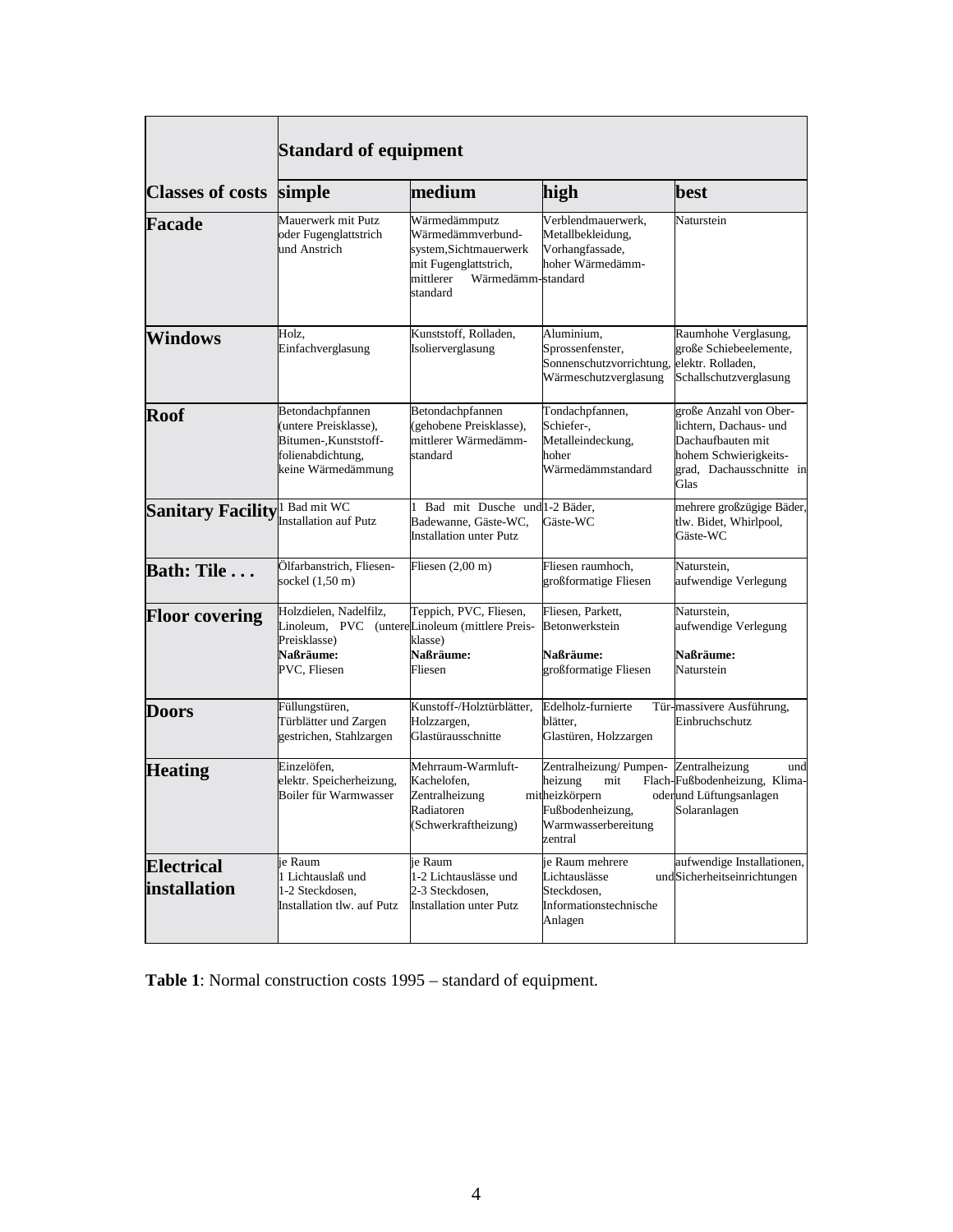#### 1. Normalherstellungskosten





einschl. 15% Mehrwertsteuer

| Kosten 1995 für Bauart in Gebäudebaujahrsklasse |                                          |             |                     |                     |                     |                     |                     |      |  |
|-------------------------------------------------|------------------------------------------|-------------|---------------------|---------------------|---------------------|---------------------|---------------------|------|--|
| Ausstattungs-<br>standard                       | Grundflächen-<br>preis<br>Raummeterpreis | vor 1925    | 1925<br>bis<br>1945 | 1946<br>bis<br>1959 | 1960<br>bis<br>1969 | 1970<br>bis<br>1984 | 1985<br>bis<br>1994 | 1995 |  |
| einfach                                         | BGF DM/m <sup>2</sup>                    | 810-845     | 850-870             | 875-940             | 945-995             | 1000-1055           | 1060-1145           | 1150 |  |
|                                                 | <b>BRI DM/m<sup>3</sup></b>              | 285-290     | 295-300             | 305-325             | 330-345             | 350-365             | 370-395             | 400  |  |
| mittel                                          | BGF DM/m <sup>2</sup>                    | $930 - 965$ | 970-990             | 995-1070            | 1075-1135           | 1140-1200           | 1205-1305           | 1310 |  |
|                                                 | <b>BRI DM/m<sup>3</sup></b>              | 330-335     | $340 - 345$         | 350-375             | 380-395             | 400-420             | $425 - 455$         | 460  |  |
| gehoben                                         | BGF DM/m <sup>2</sup>                    | 1070-1110   | 1115-1145           | 1150-1235           | 1240-1310           | 1315-1385           | 1390-1505           | 1510 |  |
|                                                 | <b>BRI DM/m<sup>3</sup></b>              | 395-405     | $410 - 415$         | 420-450             | 455-480             | 485-505             | 510-550             | 555  |  |
| stark gehoben                                   | BGF DM/m <sup>2</sup>                    | 1465-1520   | 1525-1560           | 1565-1685           | 1690-1785           | 1790-1890           | 1895-2055           | 2060 |  |
|                                                 | <b>BRI DM/m<sup>3</sup></b>              | 500-515     | 520-530             | 535-570             | 575-605             | 610-645             | 650-700             | 705  |  |

#### 2. Baunebenkosten

entsprechend Kostengruppe 700 DIN 276 + 16%

# 3. Gesamtnutzungsdauer:

60 bis 100 Jahre

#### 4. Umrechnungsfaktoren:

- $-1$  m<sup>2</sup> BGF (DIN 277) erfordert im Mittel 2,85 m<sup>3</sup> BRI (DIN 277)
- 1 m<sup>2</sup> WF (DIN 283/II BV) erfordert im Mittel 1,50 m<sup>2</sup> BGF (DIN 277)
- 1 m<sup>2</sup> HNF (DIN 277) erfordert im Mittel 1,80 m<sup>2</sup> BGF (DIN 277)  $\overline{\phantom{m}}$

#### 5. Notiz:

167

Table 2: Normal construction costs 1995 – Detached one family house (Type 1.01)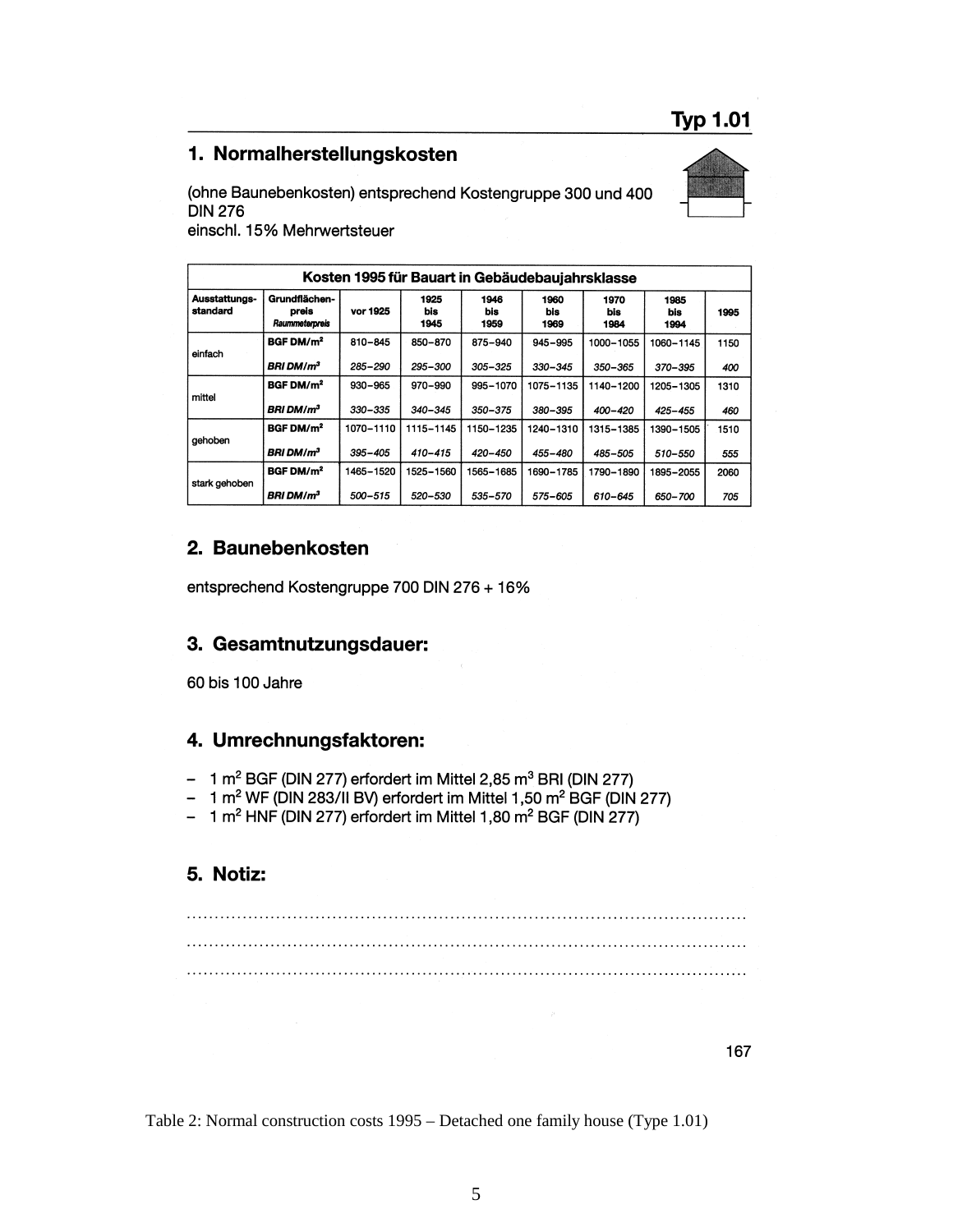#### **5. ADJUSTMENT FACTOR ANALYSIS**

Exemplary for an analysis of a random test with 115 purchase prices of predominantly detached private housebuildings in the university town Karlsruhe the general analysis proceeding shall be shown. Basis for the analysis of adjustment factors to current market value are immovables, for which the value of the summation method and the purchase price are given. By the assessment of the values of the summation method the NCC 1995 are multiplied by the gross building area. The construction values of garages, individual components of buildings and external facilities – classified in 5 classes with global amounts - are added. The sum is increased by the amount of 15 % for the incidental costs. Subsequently the value of the physical structures at the date of sale is calculated with the building price index and the building obsolescence. The land value is estimated by the standard land value if necessary according to the theory of zoning. Standard land values are average local land values per square metre of real estate area, that are also assessed by the official committees of valuation experts for a plural number of real estate with in the main comparable conditions of use and value level. The summation value is the sum of the land value and the value of the physical structures at the date of sale.

For saving time usually the buildings are only observed respectively photographed from the outside (appearance) and questionnaires are sent to assess modernizations, the standards of equipment and building damages. The value of a building damage is not subtracted from the summation value but added to the purchase price. With this method we get adjustment factors to current market value for real estate without defects and damages. Only from the summation value adjusted to current market value the value of a damage is subtracted.

On the basis of the compiled data on the purchasing prices a multiple regression analysis is computed. As dependant variable the adjustment factor is defined, as influence variables all collected building marks and the (standard) land value can be considered. The aim is to find a good explaination of the variation of the dependant variable with few influence variables. The quality of the estimated regression function is rated by the square (B) of the multiple correlation coefficient (Mürle/Böser 1997). B takes values in the interval between 0 and 1. All the more B approaches to 1, all the better is the estimated regression function. The best estimation was achieved with the summation value as the sole influence variable and a sharing of the original sample in three classes according to standard land values (Mürle, Sitzler 2001). In a location of high (standard land) value the summation value is corrected with lower reductions or higher additions for adjustment to market value than in a less valuable location (Graph 1). A comparable calculation with the gross building volume does not supply a better result. The unknown (true) adjustment factors lie with 90 percent probability in a confidence interval, that amounts 5 to 10 percent of the assessed (estimated) adjustment factors for standard land values from 225 to 300  $\text{Im}^2$  (Graph 2).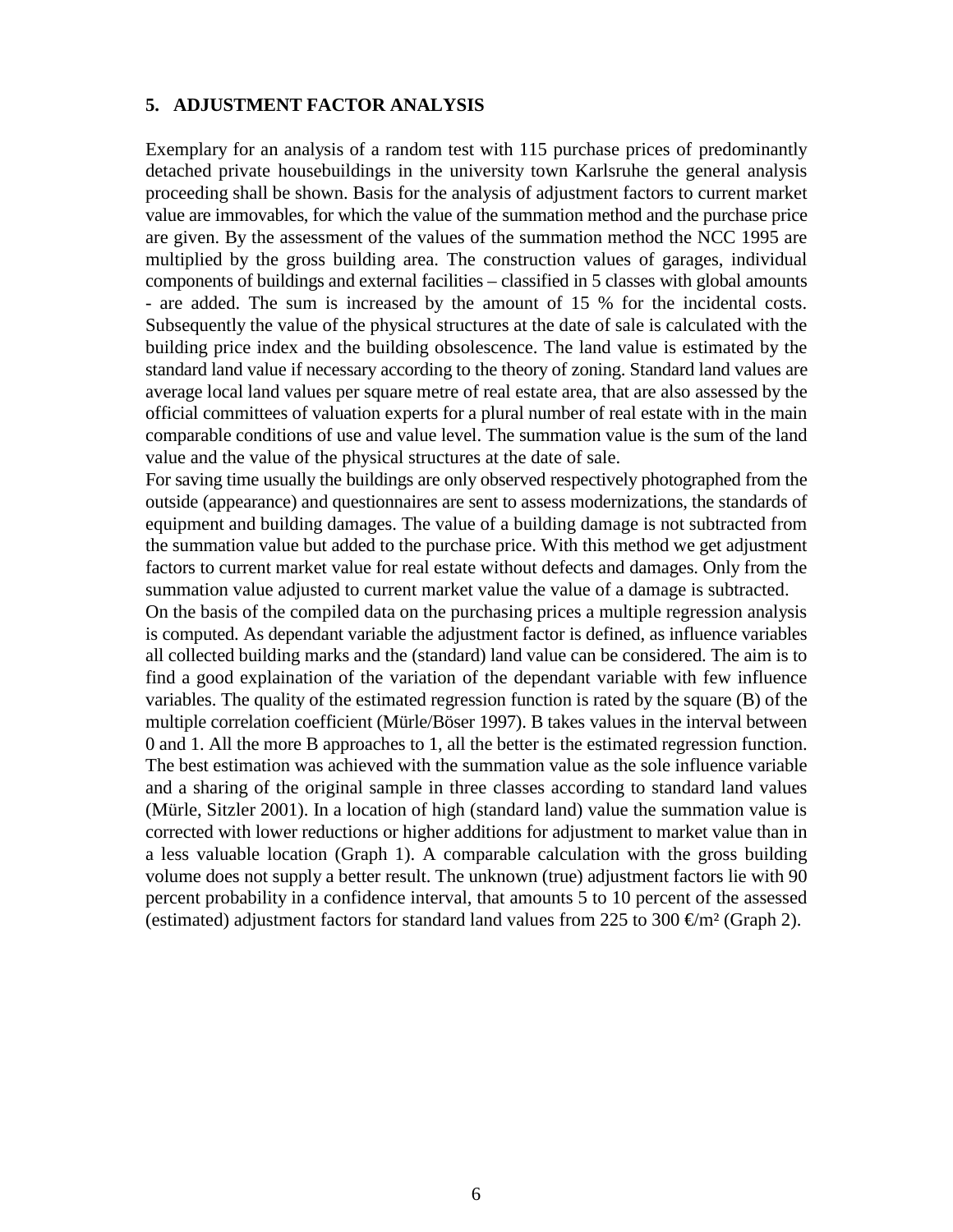

**Graph1**: Adjustment factors to market value dependent on three classes of standard land values and summation value



**Graph 2**: 90 % - confidence interval for the unknown (true) adjustment factors with standard land values from 225 to 300  $\text{\textsterling}m^2$ 

#### **Example**

The result for a property valuation is elucidated by an example. Property: Good location, one family house,

|                                     | building damage       |  |  |
|-------------------------------------|-----------------------|--|--|
| Property area:                      | $500 \; \mathrm{m}^2$ |  |  |
| Standard land value:                | $350 \, \text{m}^2$   |  |  |
| Land value:                         | $175000 \in$          |  |  |
| Value of the physical structures:   | 325 000 €             |  |  |
| Summation value:                    | 500 000 €             |  |  |
| Adjustment factor:                  | 0.87                  |  |  |
| Market value in consideration of a  |                       |  |  |
| supposed condition without damages: | 435 000 €             |  |  |
| Value of the building damage:       | 35 000 €              |  |  |
| Market value:                       | 400 000 €             |  |  |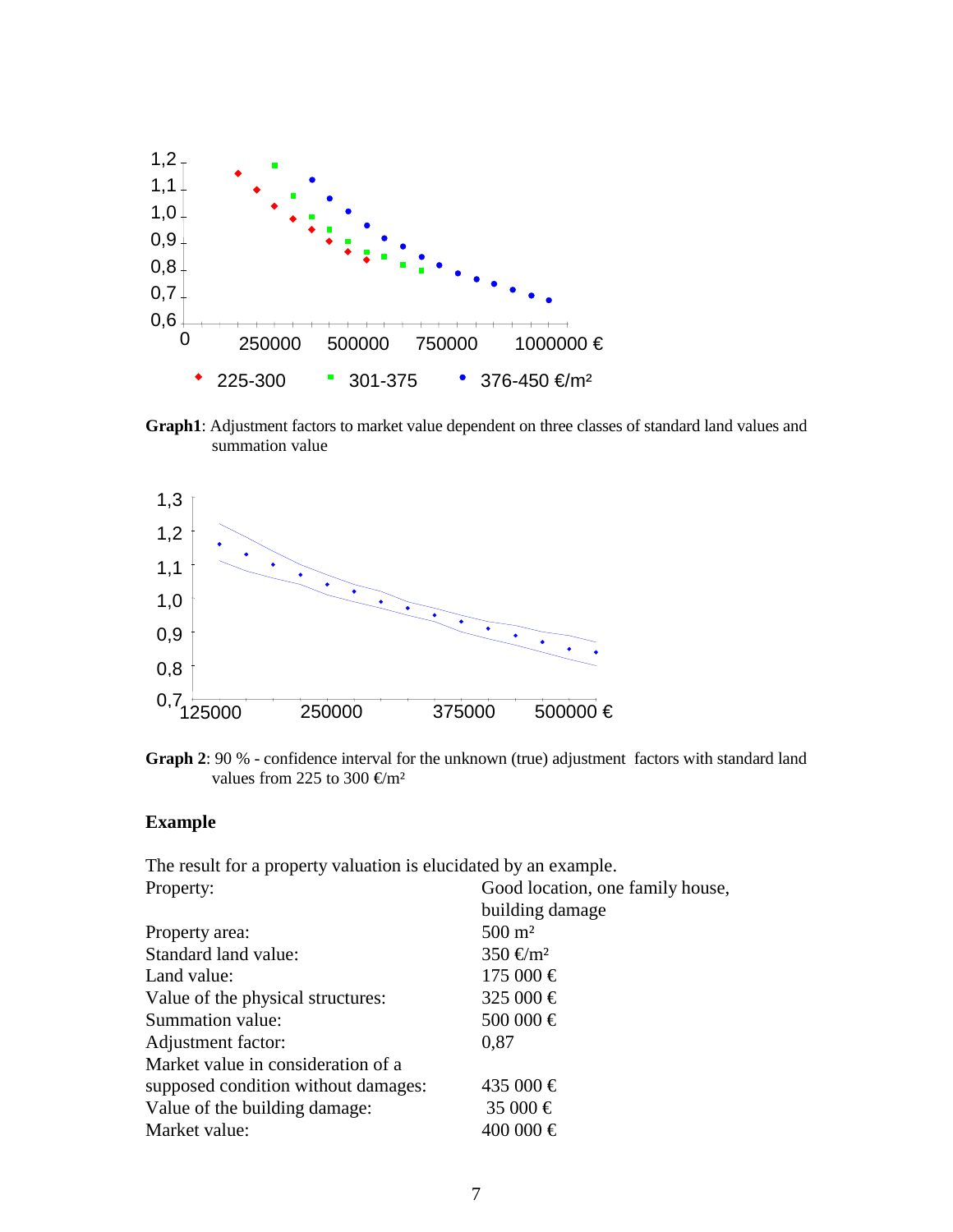#### **6. CONCLUSION**

With this method of the adjustment to current market value the German summation method supplies results, that are adjusted to the real estate market, and can consequently represent European or International praxis of property valuation. The valuation of special immovables without adjustment to the real estate market, that are hardly ever sold on the market, for use of balances, only considers a little section of the valuation praxis and it is impossible to derive general statements to the qualification of the adjusted summation method of valuation.

# **REFERENCES**

- Mürle, M., Böser, W., 1997, Comparable method of valuation for real estate represented for plots with terrace houses in the city Karlsruhe, Zeitschrift für Vermessungswesen (ZfV), 9000, pages 235-243, Stuttgart, Deutscher Verein für Vermessungswesen e.V.
- Mürle, M., Sitzler, E., 2001, Analysis about the Normal Construction Costs 1995 on the basis of the assessment of adjustment factors for the summation method of valuation, Zeitschrift für Vermessungswesen (ZfV), 9000, pages 11-15, Stuttgart, Deutscher Verein für Vermessungswesen e.V.

#### **CONTACT**

Dipl.-Ing. Michael Mürle Chairman, Commission 9, Deutscher Verein für Vermessungswesen e.V. Gutachterausschuss Zähringerstr. 61 76133 Karlsruhe GERMANY Tel. + 49 721 133 3070 Fax + 49 721 133 3093 E-mail: muerle@gutachterausschuss.karlsruhe.de

#### **BIOGRAPHICAL NOTE**

As director of the official committee of valuation experts in the city Karlsruhe, Michael Mürle is responsible for the purchasing price data and assessments of the market value, the creation of appraisal reports and a good transparency of the general conditions of price level of the property market. He studied geodesy at University Karlsruhe with the examination as graduate engineer in 1982.

In addition he is lecturer for property valuation at the Institute of Geodesy at University Karlsruhe and the German Immovables Academy Freiburg since many years. As Chairman of the Commission 9 - Property Valuation and Estate Management – of the Deutscher Verein für Vermessungswesen e.V. many activities for example the enforcement of seminars, statements on bills about property valuation and the co-operation in TEGOVA to lay down European valuation standards can be mentioned.